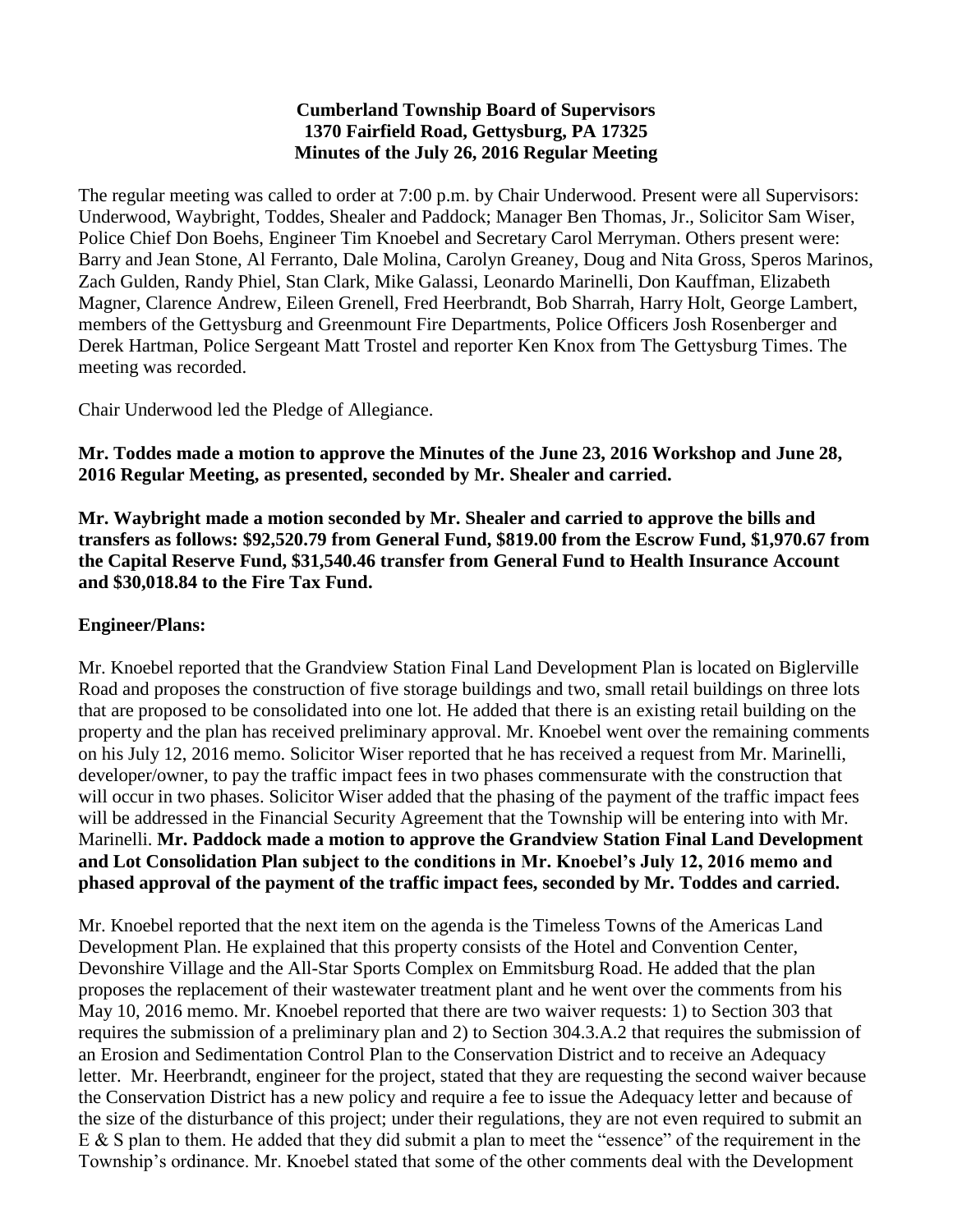Agreement and that is currently being worked on and this plan does not require action tonight. Mr. Knoebel stated that he has no problem with the first waiver and this same waiver has been granted in the past. He added that the Township has required commercial land developments to have an Adequacy letter from the Conservation District and to waive the requirement would be setting a precedent for future requests. **Mr. Waybright made motion to grant the waiver to Section 303 requiring the submission of a preliminary plan, seconded by Mr. Shealer and carried. Mr. Toddes made a motion to deny the request to waive the requirement for an Adequacy letter from the Conservation District seconded by Shealer and carried.** Mr. Heerbrandt explained to the Board why he did not feel that they are required to have a Developer's Agreement for this project because of the wording in the Township's ordinance. Solicitor Wiser stated that he disagrees with Mr. Heerbrandt and does feel that the agreement is required. Mr. Heerbrandt asked the Board to read his comment letter and look at the ordinance in this regard between now and the next meeting. No action was taken on the plan.

Mr. Knoebel explained that an extension was previously granted to St. Francis to complete the intersection project at Boyds School Rd. and Table Rock Rd. and they are requesting another extension. He added that they are still dealing with rights-of-way and waiting for the issuance of a PennDOT Highway Occupancy Permit. Solicitor Wiser added that he has a Stormwater Easement Agreement between Harvest Investments and the Township that he received from St. Francis' attorney that he asked the Board to approve it so they can move forward with getting that executed. He added that the agreement is for the pipe that goes diagonally across Table Rock Rd onto the Harvest Investment property. Solicitor Wiser explained what he believed was left to be done and added that he does not see construction being able to take place this year. **Mr. Shealer made a motion to approve St. Francis request for extension to complete intersection improvements until October 31, 2017 seconded by Mr. Toddes and carried. Mr. Toddes made a motion seconded by Mr. Paddock and carried to authorize Chair Underwood to sign the modified easement agreement for the stormwater pipe provided that the Solicitor's comments are addressed by St. Francis and Harvest Investments.**

**Mr. Shealer made a motion seconded by Mr. Waybright and carried to approve a request for extension for Gettys Point Land Development Plan until January 31, 2017.** 

### **Public Comment:**

Mr. Mike Galassi, 121 Twin Lakes Drive, stated his support for the Township Police Department and the resources they need during these times.

Mrs. Jean Stone, 1745 Mummasburg Road, suggested that all action items be listed under "Active Business" and items under Committee Reports should be for information only.

Mrs. Nita Gross, 938 Barlow Greenmount Road, stated her support for the Police Department and stated that their presence is appreciated. She also gave the Board a copy of a newspaper article regarding Keystone Human Services.

Mr. Speros Marinos, 912 Baltimore Pike, stated that he appreciates seeing the fire apparatus, feels the local York Adams Tax Bureau office is a very good thing and hopes it remains in Gettysburg, supported full-time police officers rather than part-time officers and asked the Board to please fix the zoning on Baltimore Pike.

Chair Underwood announced that the Gettysburg Fire Department has a duty truck and duty car on display in the parking lot. Fire Chief Hurshel Shank explained the many uses of the two vehicles that are on display tonight and offered to stick around and answer questions after the meeting.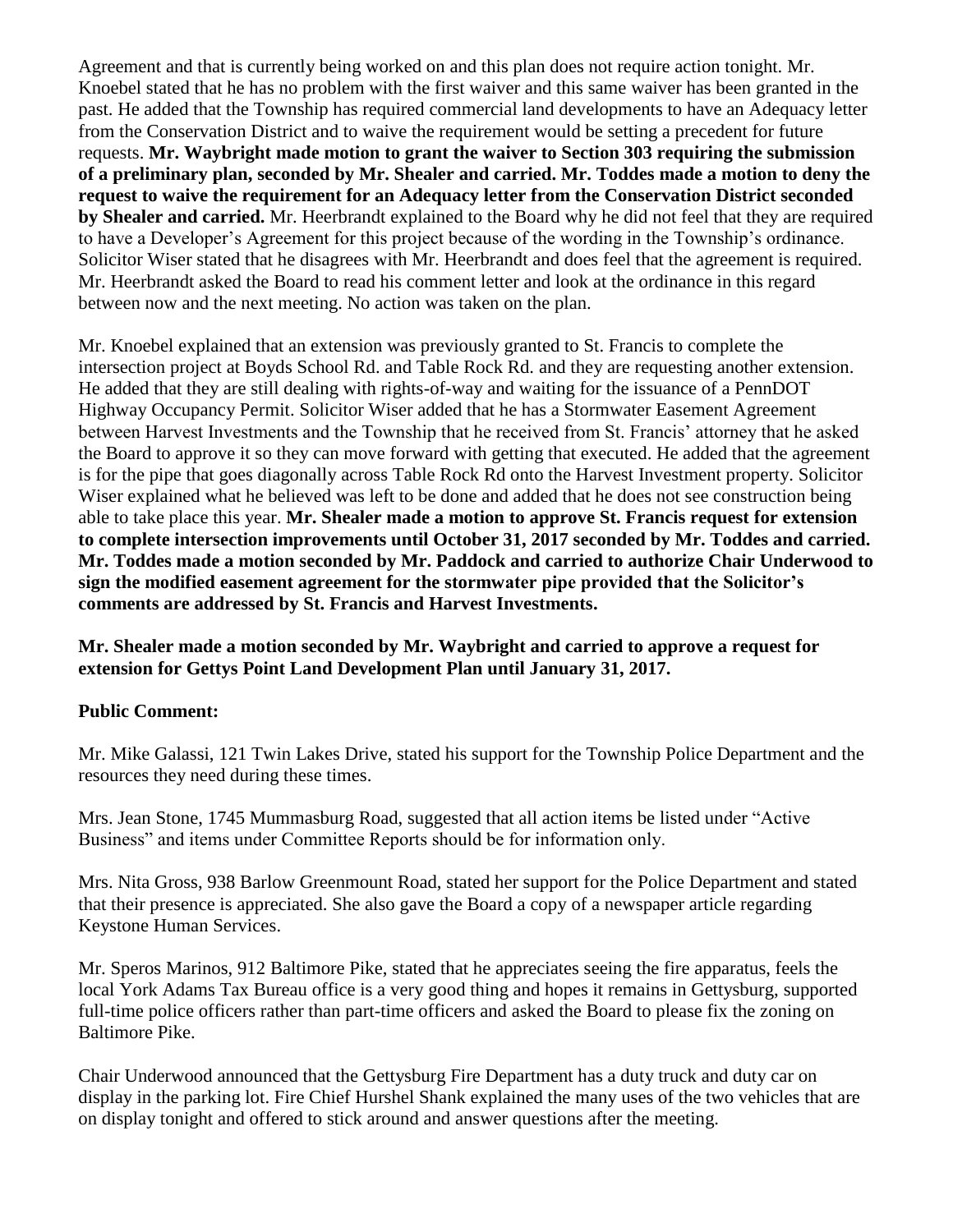# **Police Report:**

Police Chief Don Boehs presented a written and oral report of police activities for the month of June including: 392 complaints - Psych/suicide-3, Disturbances-9, Assault/Harassment-9, Domestics-17, Criminal Mischief-3, Suspicious Activity-23, Thefts-4, Alarms-16, Medical Emergency-12, 911 Hang Up-4 and Sexual assault-2 (one being a juvenile,) Burglary-2; 86 traffic stops, 61 combined arrests, 7 traffic accidents, 14 targeted enforcements and 12,093 patrol miles. He added that they assisted other agencies 11 times and they were assisted five times. Police Chief Boehs reported that they have had 750 Oak Lawn Cemetery complaints and 154 walk-in complaints. Police Chief Boehs gave a brief presentation on the history of the Police Department that was founded in 1957 and 24/7 police services began somewhere around 1995. He presented a Power Point presentation regarding part-time officers vs. full-time officers and a request to change the status of Officer Derek Hartman to full-time. Police Chief Boehs' presentation illustrated how the turn-over of part-time officers costs the Township money and how this status change will have a budget neutral effect because funds can be transferred from the Part-time Salaries to the Full-time Salaries line item. Police Chief Boehs also presented two Certificates of Commendation to Officer Josh Rosenberger for performing CPR and reviving a male subject who had overdosed on heroin and Officer Derek Hartman for entering a house fire in an attempt to save an elderly woman who was unable to get out of the house that was totally engulfed and sustained injuries himself. Chief Boehs answered questions after the presentation including: staffing needs, opportunities for volunteers, reimbursement from other Townships for assistance they receive from the Township's department (current laws do not allow the Township to charge neighboring municipalities,) regionalization, joint meetings and training. **Mr. Waybright made a motion to change the status of Officer Derek Hartman from Part-time to Full-time effective August 1, 2016. The motion was seconded by Mr. Toddes and carried. Mr. Waybright also made a motion to transfer \$50,000.00 from the Part-time Police Salaries budget line item 410.140 to the Full-time Police Salaries budget line item 410.130 to support the status change and not increase the Police Budget, seconded by Mr. Shealer and carried.**

### **Active Business:**

Mr. Thomas reported that the Township has received three requests for Fire Tax Distribution from Barlow Fire Department for expenses incurred from January 1, 2016 through March 31, 2016, in the amount of \$13,788.88; Greenmount Fire Department for expenses incurred in 2015, in the amount of \$56,693. 73 and Gettysburg Fire Department for expenses incurred from January 1, 2016 through March 31, 2016, in the amount of \$32,969.85. Mr. Thomas added that all expenses included in the request appear to be permitted for reimbursement and the total requests equal \$103,452.46. Mr. Thomas added that Gettysburg Fire Department is the busiest by call volume followed by Barlow Fire Department and then Greenmount Fire Department. Mr. Thomas reminded the Board that Gettysburg and Barlow are in merger discussions at this time and Barlow is the Township's host fire department service. Mr. Thomas gave the following recommendation for reimbursements from the Public Safety Committee: Barlow Fire Department - \$13,788.88, Gettysburg Fire Department - \$32,969.85 and Greenmount Fire Department - \$3,500.00. Mr. Thomas added that all three entities can and should submit requests before the end of the year. **Mr. Shealer made a motion to distribute the Fire Tax distributions, as presented by Mr. Thomas and recommended by the Public Safety Committee (noted above), seconded by Mr. Paddock and carried.**

Mr. Thomas reported that the Township has received a Section 106 Invitation to Comment from the Department of the Interior, National Park Service for a Battlefield Land Acquisition Grant for the Gudmestad Tract, 09G14-00, located at 1360 Baltimore Pike. He added that the Township has a very short window to comment. Mr. Thomas reported that the business will stay active next year and will submit Amusement Taxes of approximately \$9,300.00 per year. The Board asked that the Civil War Trust continue to pay a "Payment In Lieu of Taxes" (PILOT) until which time they turn the property over to the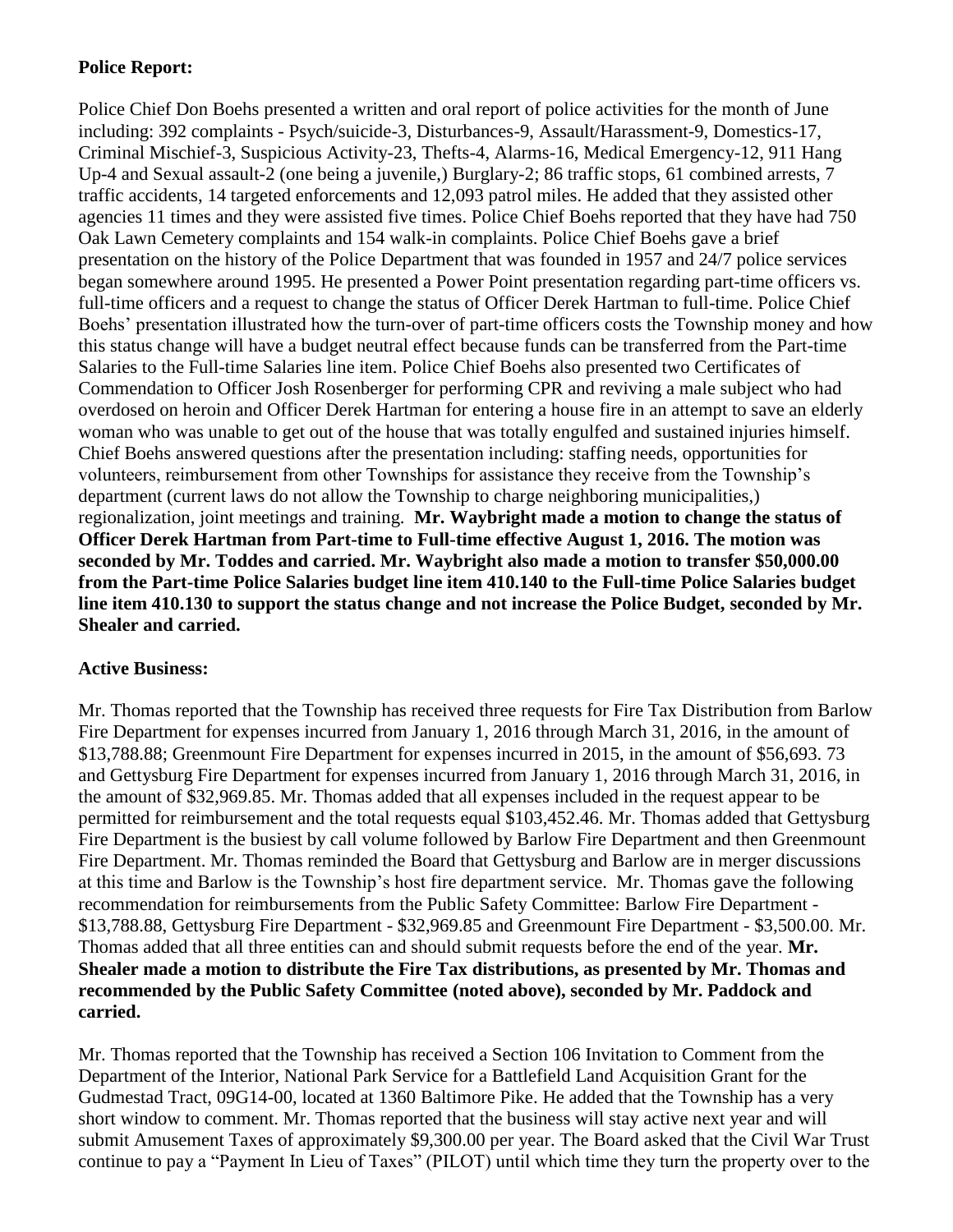National Park Service. The Board also questioned whether there is a maintenance plan for the property once the property is relinquished from private ownership because the Township receives the complaints. **Mr. Waybright made a motion to authorize Mr. Thomas to reply to the Invitation to Comment including the Board's concerns about the loss of tax revenue and a possible PILOT, the Civil War Trust continuing to pay the taxes until the ownership goes to the National Park Service and a maintenance plan for the property. The motion was seconded by Mr. Shealer and carried.**

Mr. Thomas also reported that the Township received a copy of Straban Township's Land Use Assumptions Report which was authored by the Adams County Office of Planning and Development. Mr. Thomas added that it is a lengthy document and copies were not made for each Board member, but it is available if anyone wants to see it. The Board had no comment and acknowledged the receipt of the document.

**Solicitor –** Solicitor Wiser reported that the Township has received a request from LAKE & DENISON, LLP, a law firm representing Elliotsville Plantation, Inc., current owner of parcel 09E15-0014, located on Emmitsburg Road and consisting of 73.86 acres, that was placed into the Township Agricultural Security Area (ASA) by the former owners back in 1997. Solicitor Wiser added that the correspondence informs the Board that the owner is withdrawing the property from the ASA and it is not discretionary. **Mr. Toddes made a motion to adopt the Township Resolution for ASA Deletion and authorize Secretary Merryman to record the resolution at the Adams County Courthouse seconded by Mr. Shealer and carried.**

Mr. Thomas reported that the Township received a letter from the Gettysburg Area School District informing the Township that they have reduced their Admission/Amusement Tax rate to 3.1%. Solicitor Wiser reported that the Township's Amusement Tax Ordinance does not have to be modified because of this change made by the School District.

Solicitor Wiser also reported that he has prepared a draft amendment to the Special Events Ordinance that addresses the insurance requirement that often is reduced by the Board. Solicitor Wiser added that this needs to be advertised for adoption at the next meeting. **Mr. Shealer made a motion seconded by Mr. Toddes and carried to authorize Solicitor Wiser to advertise the amended Special Events Ordinance for adoption at the August meeting.**

### **Committee Reports and comments from Board Members:**

**Public Safety –** Police staffing was addressed during the Police Report. Chair Underwood reported that she and Mr. Thomas spoke to Senator Alloway regarding legislation that would allow the Township to charge or be reimbursed by other Townships (currently served by the State Police) for police services when assistance is requested.

**Finance Committee –** Recommendation to transfer \$37,500.00 from the General Fund to the Capital Reserve Fund, as budgeted, and the sale of two surplus police vehicles through Municibid. **Mr. Shealer made a motion to advertise the sale of two police vehicles through Municibid, seconded by Mr. Waybright and carried. Mr. Shealer also made a motion to authorize the transfer of \$37,500.00 from the General Fund to the Capital Reserve Fund seconded by Mr. Paddock and carried.** 

**Highway Committee –** Mr. Thomas gave the Board an update on the Traffic Impact Fee Committee. He reported that he currently has three people who have agreed to serve on the committee.

**Buildings and Grounds –** Mr. Shealer reported that the committee met and will possibly be meeting with an architectural firm that Mr. Thomas spoke to at the PSATS Convention.

**Planning and Zoning –** Mr. Paddock reported that the County Planning Office has completed the Existing Conditions section and it is available on-line. He added that they are planning another Open House for the public.